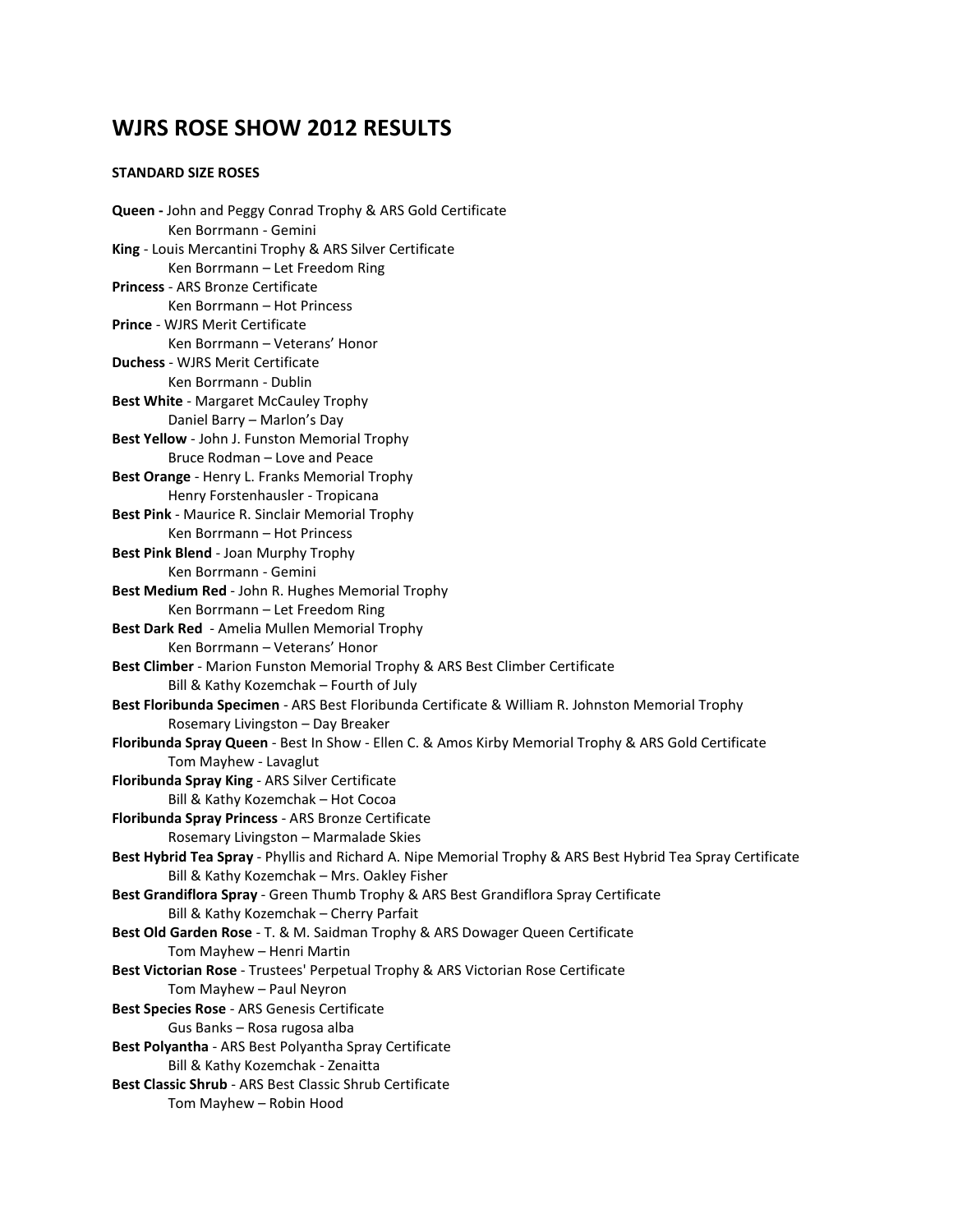**Best Modern Shrub** - Shaughnessy Trophy & ARS Best Modern Shrub Certificate Tom Mayhew – Lyda Rose **Best Open Bloom** - Lester J. Stephens Trophy & ARS Best Open Bloom Certificate Tom Mayhew - Elina **Highest in Sweepstakes** - Schettler Mentel Trophy & ARS Sweepstakes Certificate Bill & Kathy Kozemchak **Second in Sweepstakes** Tom Mayhew **Third in Sweepstakes** Ken Borrmann **CHALLENGE CLASSES Best Rose in a Bowl** - Dorothea Franks Trophy & ARS Best Rose Bowl Certificate Bill & Kathy Kozemchak - Wildfire **Best Hi-Lo Combination** – Robert & Rose Schwarzkopf Trophy Suni & Rafiq Bolar – Pink Promise & Jean Kenneally **Best Red & White Combination** – James T. Connor Memorial Trophy Ken Borrmann – Cajun Moon & Dublin **Best Three of a Kind** - Consulting Rosarians' Trophy Ken Borrmann – Hot Princess **Best Three Exhibition Blooms, 1 Variety, 3 Stages** - Heritage Bank Trophy Suni & Rafiq Bolar - Dublin **Best Five Blooms, Each A Different Variety** - Nellie Sinclair Memorial Trophy Ken Borrmann – Gemini, Helen Naudé, Keepsake, Hot Princess & Dublin **Best English Box** - Peggy Morris Memorial Trophy & ARS English Box Certificate Ken Borrmann – Hot Princess, Gemini, JoAnn Edwards & Secret Lady **Best Three Exhibition Floribunda Sprays** Bill & Kathy Kozemchak - Sexy Rexy, Julia Child & Lavaglut **Best Three Exhibition Shrub Sprays** Tom Mayhew - Bonica **Best Fragrance (by public vote)** - Gary & Bonnie Nichols Trophy & ARS Best Fragrance Certificate Suni & Rafiq Bolar – Memorial Day **2nd Place Best Fragrance** Tie – Laura Livingston – Mister Lincoln/David London – Mister Lincoln **4th Place Best Fragrance** Bill & Kathy Kozemchak – Jude the Obscure **MINIATURE ROSES Miniature Queen** - Edward G. Durner Trophy & ARS Gold Certificate Suni & Rafiq Bolar - New Hampshire **Miniature King** - ARS Silver Certificate Gus Banks - Kristin **Miniature Princess** - ARS Bronze Certificate Suni & Rafiq Bolar - Jean Kenneally **Miniature Prince** - WJRS Merit Certificate Gus Banks - Irresistible **Miniature Duchess** - WJRS Merit Certificate Bill & Kathy Kozemchak - Amber Star **Best Single Mini** - ARS Best Single Miniature Certificate Bill & Kathy Kozemchak - Dorothy Rose **Best Mini Climber**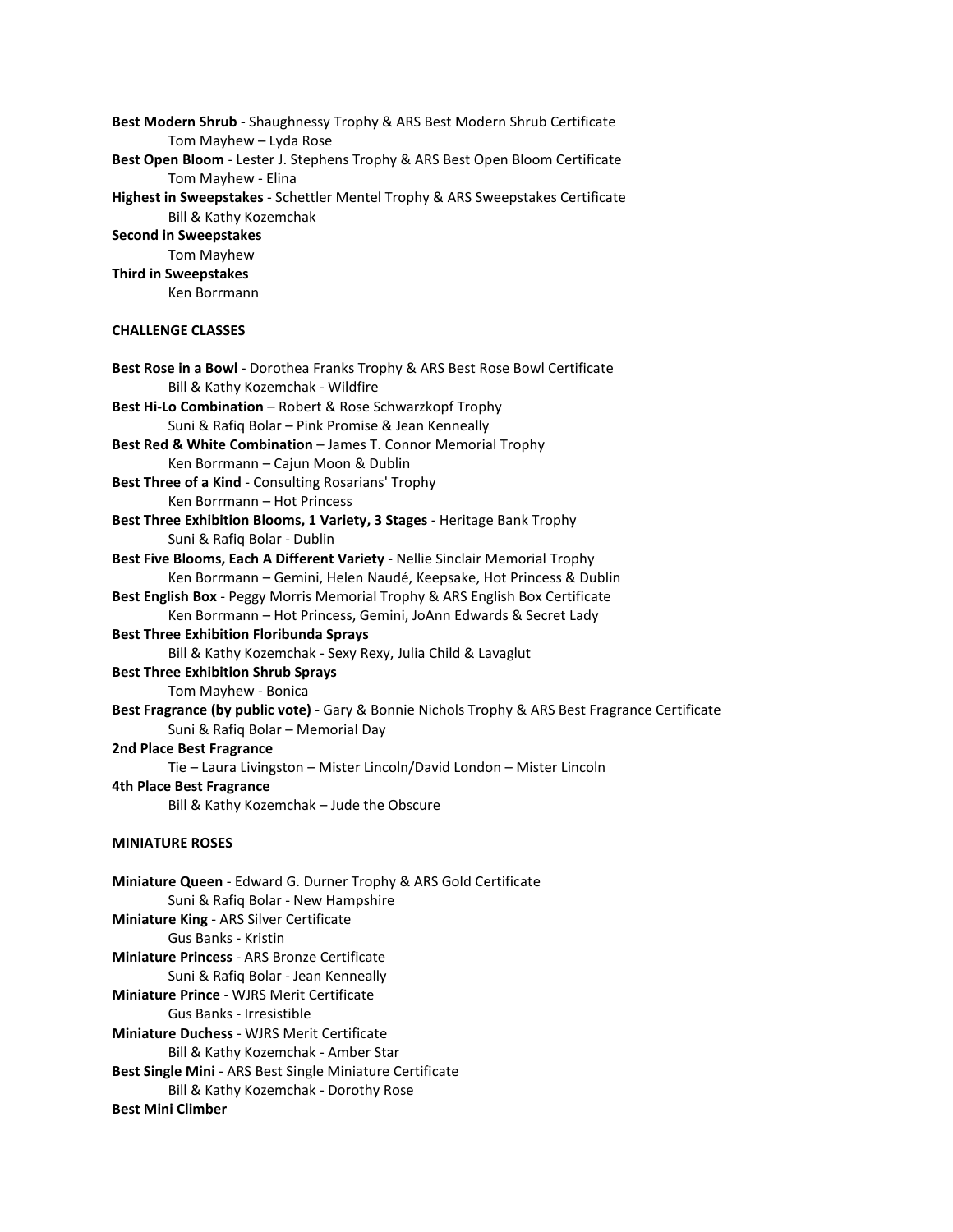Bill & Kathy Kozemchak - Irene Marie **Best Miniature Spray** - Craig J. Turnbull Challenge Trophy & ARS Best Miniature Spray Certificate Tom Mayhew - Irresistible

### **MINI-FLORA ROSES**

**Mini-Flora Queen** - Jeanne L. Hanson-Hill Memorial Trophy & ARS Gold Certificate Ken Borrmann – Foolish Pleasure **Mini-Flora King** - ARS Silver Certificate Ken Borrmann – Shawn Sease **Mini-Flora Princess** – ARS Bronze Certificate Ken Borrmann – Dr John Dickman **Best Mini-Flora Spray** - ARS Best Mini-Flora Spray Certificate Gus Banks – Power Point

#### **MINI & MINI-FLORA ROSES**

**Best Miniature & Mini-Flora Open Bloom** - Ernie & Diane Szilagyi Trophy & ARS Miniature Open Bloom Certificate Tom Mayhew - Sunglow **Highest Sweepstakes** - Jolly Miniature Sweepstakes Trophy & ARS Sweepstakes Certificate Bill & Kathy Kozemchak **Second in Sweepstakes** Tom Mayhew **Third in Sweepstakes** Suni & Rafiq Bolar

## **MINIATURE/MINI-FLORA CHALLENGE CLASSES**

| Best Miniature Rose in a Bowl - Laura Costa Trophy & ARS Miniature Rose in a Bowl Certificate                     |
|-------------------------------------------------------------------------------------------------------------------|
| Bill & Kathy Kozemchak - Nancy Jean                                                                               |
| Best Mini-Flora Rose in a Bowl - ARS Mini-Flora Rose in a Bowl Certificate                                        |
| Ken Borrmann – Foolish Pleasure                                                                                   |
| Best Mini English Box - WJRS Miniature English Box Trophy & ARS Miniature English Box Certificate                 |
| Bill & Kathy Kozemchak – Incognito, Special Angel & Luis Desamero                                                 |
| Best Miniflora English Box - ARS Miniflora English Box Certificate                                                |
| Suni & Rafiq Bolar – Conundrum, First Choice & Abby's Angel                                                       |
| Best Mini-Flora Picture Frame - Nor'East Mini Trophy & WJRS Merit Certificate                                     |
| Bill Kozemchak – Nancy Jean                                                                                       |
| BestThree Exhibition Blooms - 1 variety - Mini or Mini-Flora - WJRS Member Perpetual Challenge Trophy             |
| Suni & Rafig Bolar – Dr Troy Garret                                                                               |
| <b>Best Artist's Palette</b>                                                                                      |
| Suni & Rafiq Bolar – Bonfire, Kristen, New Hampshire, Jean Kenneally, Jilly Jewel, Peter Alonzo &<br>Irresistible |
| <b>SPECIAL CLASSES</b>                                                                                            |
| <b>Judges' Class</b> - Keepie Trophy & ARS Certificate                                                            |
| Pam Coath – Rosa glauca                                                                                           |
| <b>ROSE ARRANGEMENT DIVISION</b>                                                                                  |

- **Class 1 Family Reunion -** Estelle Amann Memorial Trophy & ARS Royalty Award Terry Palise – Colorific & Vogue
- **Class 2 The Last Stepping Stone -** Jean Shipley Oriental Trophy & ARS Oriental Award